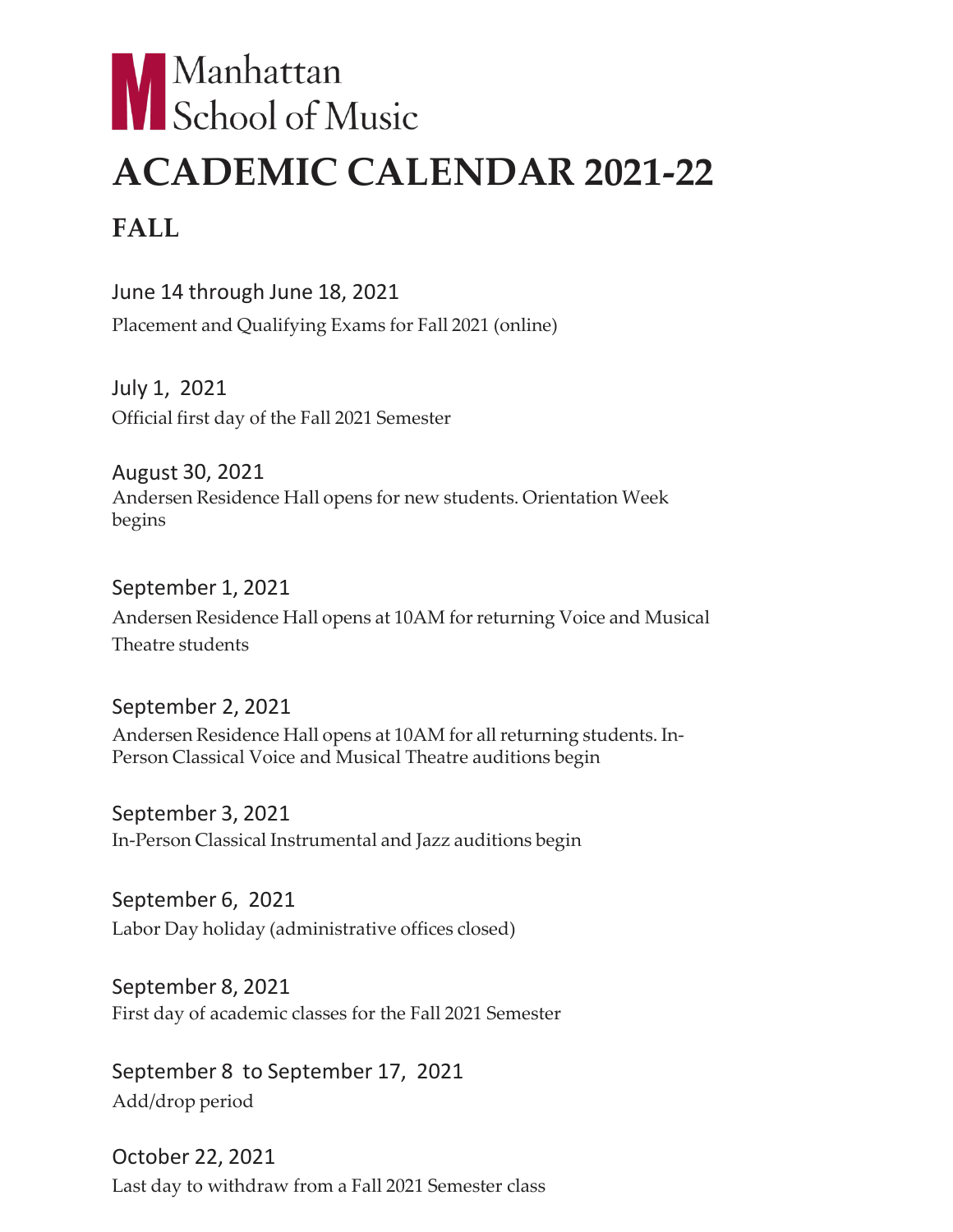November 4-6, 2021 Friends & Family Weekend

November 24-28, 2021 Thanksgiving recess for students and faculty

November 24-26, 2021 Administrative offices closed for Thanksgiving holiday

December 1, 2021 Admissions applications due date (2022-2023)

December 13-17, 2021 FinalsWeek/Final week of classes

December 17, 2021 Last Day of Fall 2021 Semester activities

December 18, 2021 Andersen Residence Hall closes at 12PM

December 18, 2021 to January 17, 2022 Winter recess

January 3, 2022 New Year's Day (observed)

January 4, 2022 Administrative offices reopen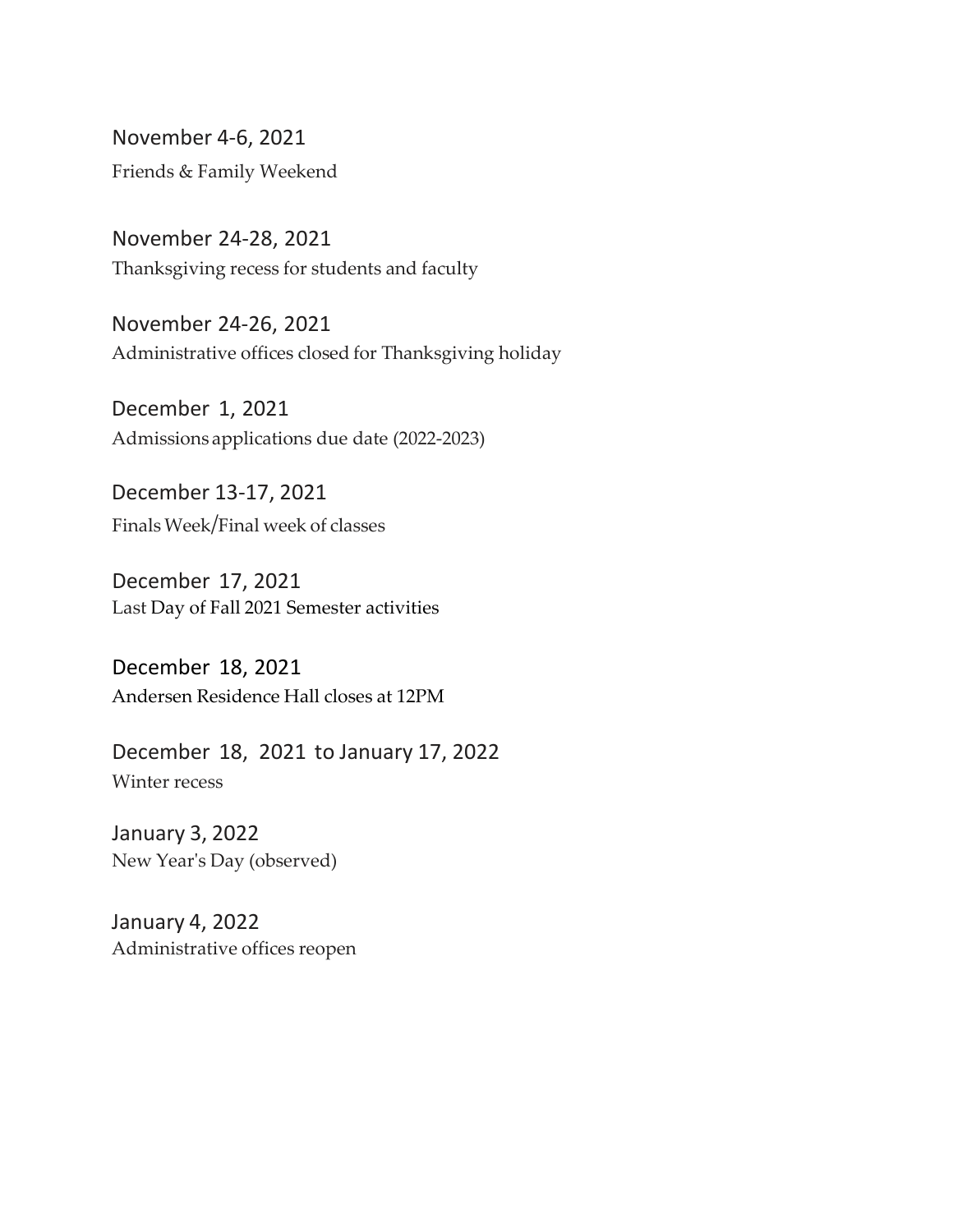## **SPRING**

January 17, 2022 Andersen Hall re-opens

January 17, 2022

Martin Luther King Jr. Day. No classes and administrative offices closed

January 18, 2022 First day of classes for the Spring 2022 Semester

January 18 to January 24, 2022 Add/drop period

February 25, 2022 Last day to withdraw from Spring 2022 Semester class(es) with a grade of W

February 25 to March 4, 2022 Audition Week

February 26 to March 13, 2022 Spring Break (No Classes)

May 9, 2022 Last day of classes for the Spring 2022 Semester

May 10 – 13, 15 - 16, 2022 Jury Week

May 17, 18, 20 and 23, 2022 FinalsWeek/Final week of classes